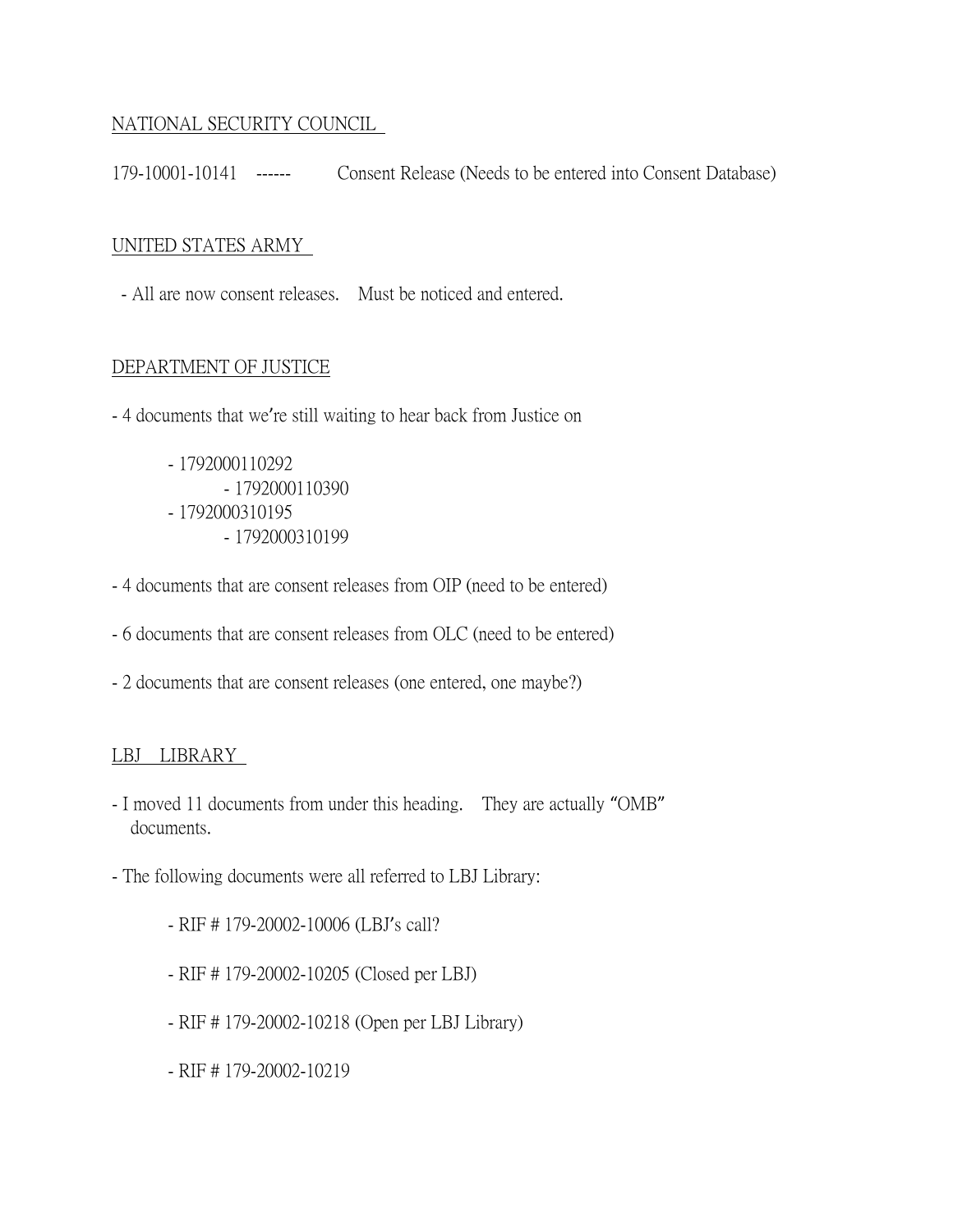- RIF # 179-20002-10220
- RIF # 179-20002-10221
- RIF # 179-20002-10222
- RIF # 179-20002-10236
- RIF # 179-20002-10240
- RIF # 179-20002-10242
- RIF # 179-20002-10244
- RIF # 179-20002-10246
- RIF # 179-20002-10253
- RIF # 179-20002-10254
- RIF # 179-20002-10255
- RIF # 179-20002-10256
- RIF # 179-20002-10257
- RIF # 179-20002-10258
- RIF # 179-20002-10259
- RIF # 179-20002-10260
- RIF # 179-20002-10261

#### DEPARTMENT OF STATE

- 4 Consent Releases
- 1 Sanitization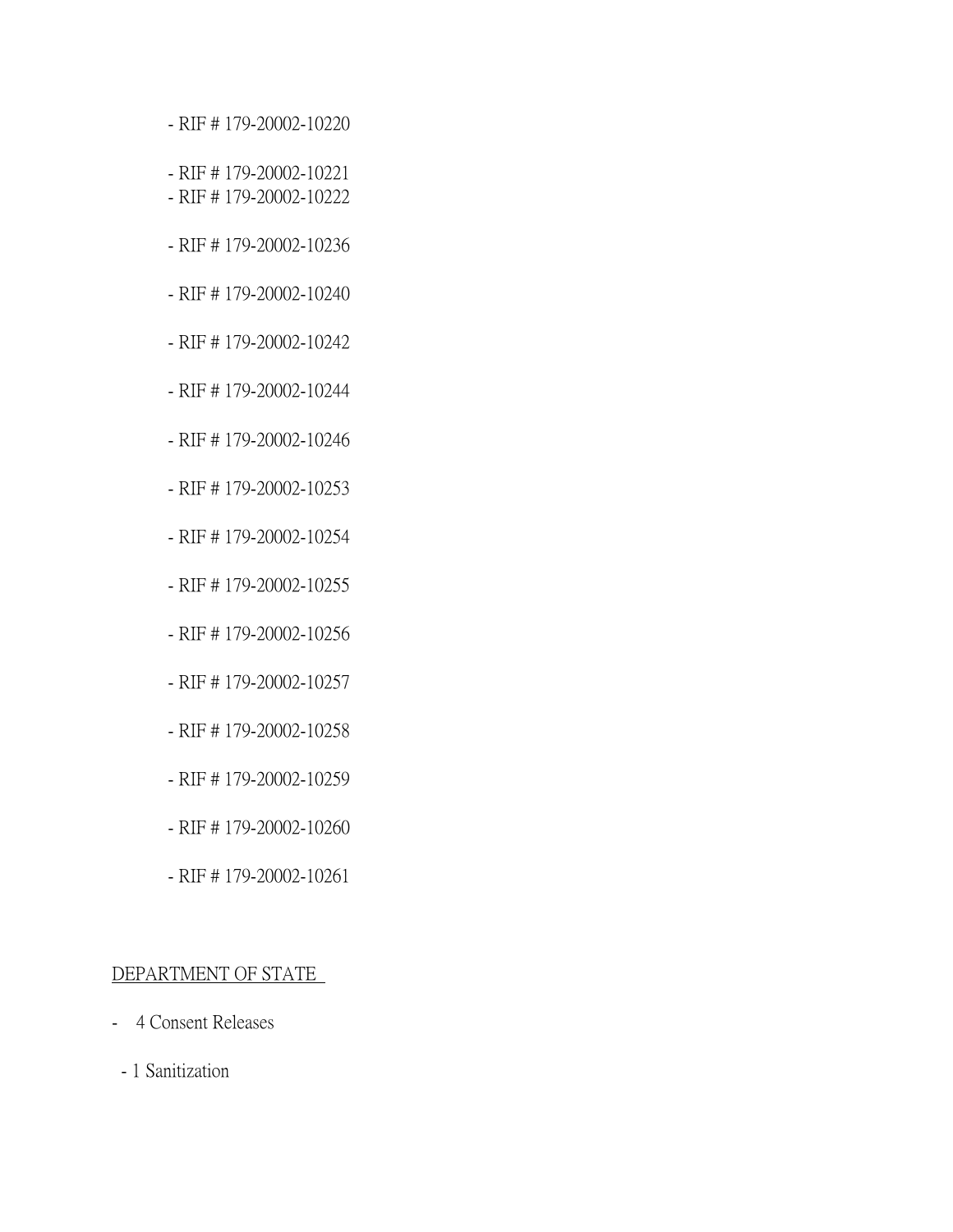- 4 documents that Kevin just located and are already in Consent Database

#### CENTRAL INTELLIGENCE AGENCY

- 103 Consent Releases (Already noticed and sent off to NARA)
- 1 new Sanitization must be voted on by Board. Is it Green? RIF # 1792000110285 (Right after Syndey left)
- 1 new Consent Release (RIF 1792000110342) (Right after Sydney left)

- Bob's group of documents for April:

RIF # 179-30001-10227

 179-30001-10348 179-40001-10080 179-40001-10145 179-40001-10168 179-40001-10277 179-40002-10181 179-40003-10315 179-40004-10041 179-40004-10096 179-40004-10344 179-40005-10040 179-40005-10260 179-40005-10336 179-40005-10389 179-40006-10119

- Bob's group of FBI Documents (Sent back to us already)

- RIF # 179-30002-10099 (Must refer to State)

- RIF # 179-30003-10139 (Must refer to Army)

- RIF # 179-30003-10165 (Must refer to Army)

- RIF # 179-30003-10281 (New Consent Release)

- RIF # 179-30003-10282 (Possible ONI - talk with Jeremy)

- RIF # 179-30003-10284 (New Consent Release)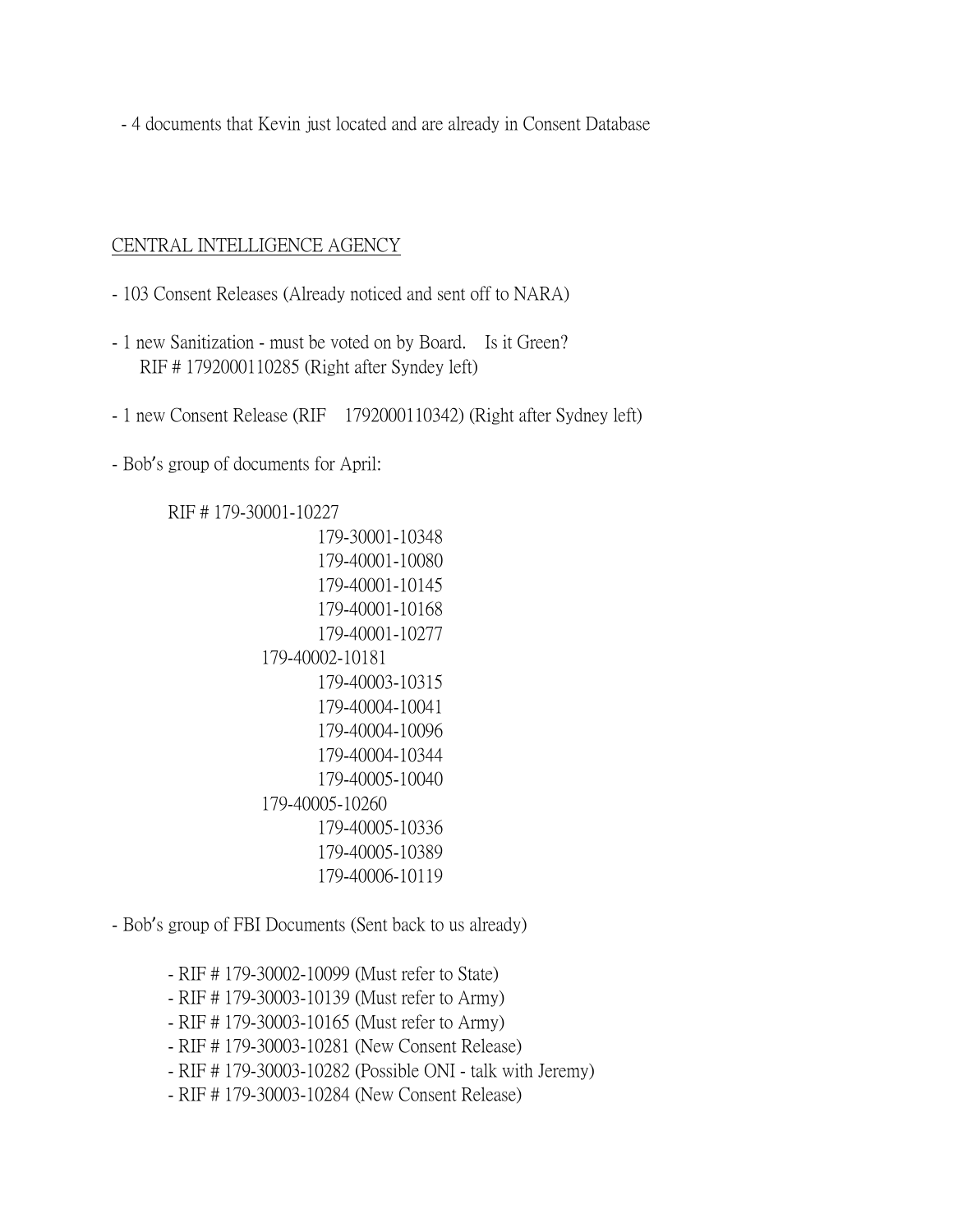- Documents that Bob thought should be referred to other agencies:

- RIF # 179-20001-10304

- RIF # 179-20001-10330

- RIF # 179-20003-10190

- RIF # 179-20003-10191

- RIF # 179-30002-10142

- RIF # 179-30002-10143

- RIF # 179-30002-10144

- RIF # 179-30002-10161

- Other documents which had not been accounted for:

- RIF # 179-30001-10203 (New Consent Release)

- RIF # 179-30001-10104 (New Consent Release)

- RIF # 179-30001-10434 (New Consent Release)

- RIF # 179-30002-10103 (Talk to Jeremy re: ONI)

- RIF # 179-30001-10104

- Documents that should be under DOD

- RIF # 179-30001-10051 (Refer to OSD)

- RIF # 179-30001-10058 (New Consent Release - Tell Kevin)

- RIF # 179-30001-10065 (New Consent Release - Tell Kevin)

- RIF # 179-30001-10066 (Refer to OSD - Declass session)

- RIF # 179-30001-10070 (Refer to OSD)

- RIF # 179-30001-10208 (Refer to Army)

- RIF # 179-30001-10349 (OSD and ARMY)

- RIF # 179-30001-10350 (Army)

- RIF # 179-30001-10364 (Refer to OSD)

- RIF # 179-30001-10368 (Refer to Army and OSD)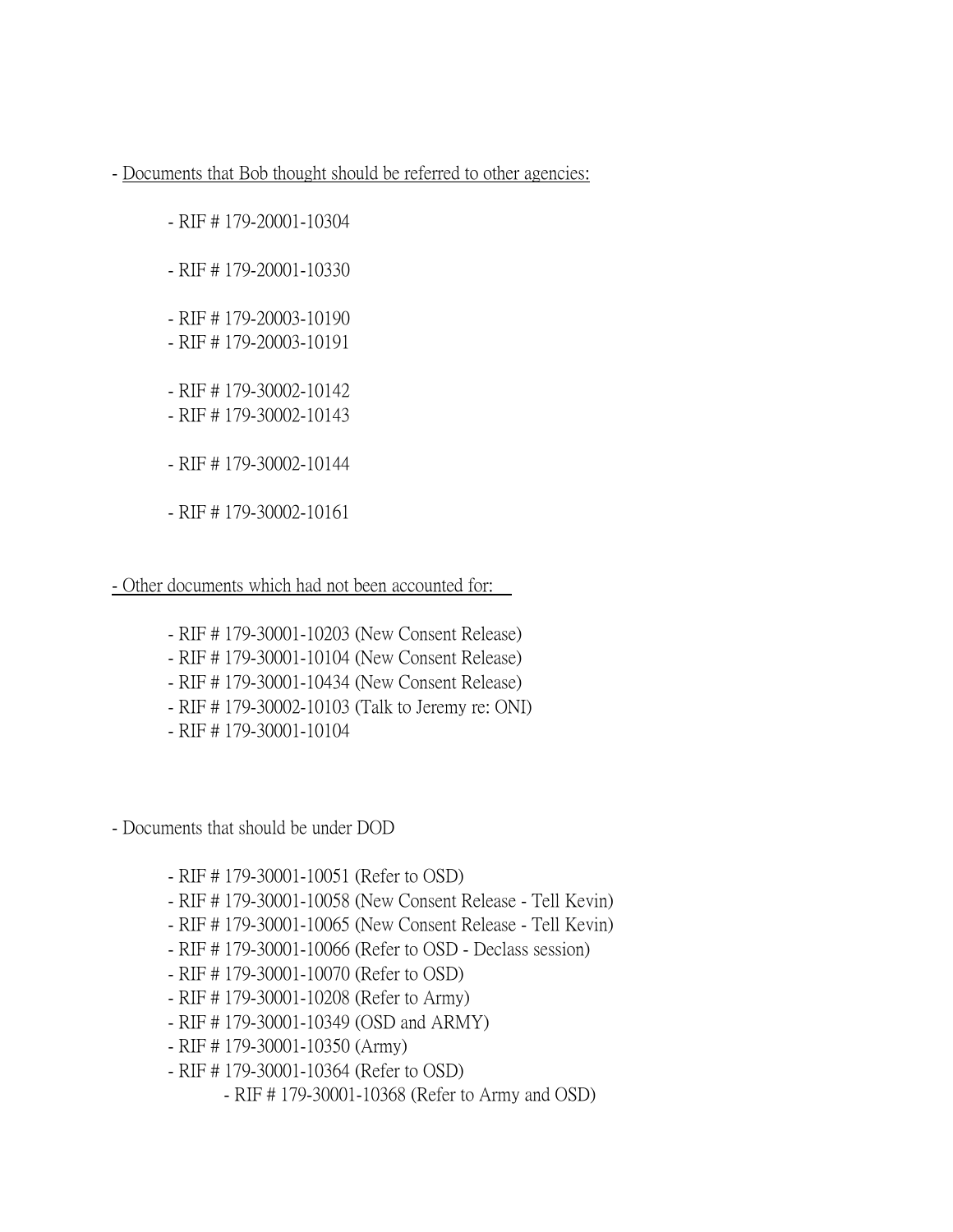## FEDERAL BUREAU OF INVESTIGATION

- 3 document have been referred to Frank Newett at Justice (We're still waiting on these)
- 1 document is a consent release
- 1 documents was referred to FAA they stated that they had no objection to release
- 1 document needs to be located: 179-30003-10239 (Since located in LBJ materials)

### DEPARTMENT OF TREASURY

- One document that needs to be double-checked with Treasury (Ask Jeremy)

### OFFICE OF MANAGEMENT AND BUDGET

- All have been stamped open by Secret Service
- Most need to be run by Jeremy for possible additional referrals

## WHITE HOUSE

- 1 document I'm not sure of (Check LBJ Letter) (RIF # 179-20002-10006)
- 5 documents are open in full (Need to be noticed, etc.)
- 1 document is still closed, per LBJ library

## WARREN COMMISSION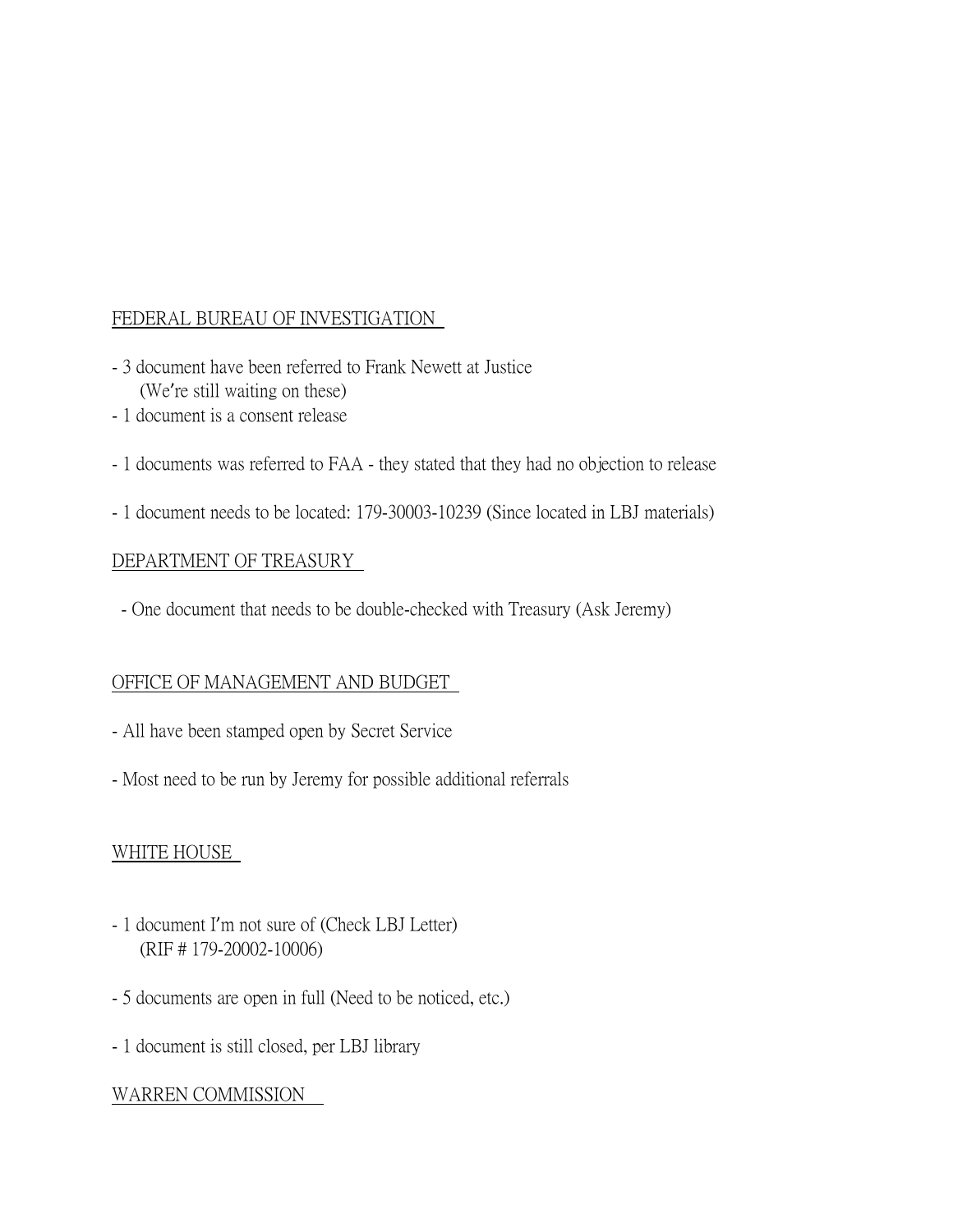- 2 documents that were awaiting NSA referral (Both now released in full) (Need to be noticed, and placed in Consent Release data base)

### U.S. SENATE JUDICIARY COMMITTEE

- One document that Steve Tilley said could be stamped open

### U.S. POSTAL SERVICE

- One document that was referred and came back as stamped open. Needs to Be entered in Consent Database

### DEPARTMENT OF DEFENSE -

- 9 Consent Releases (All need to be noticed)
- 2 Sanitized Documents (Need to be voted on)

### SOCIAL SECURITY ADMINISTRATION

- Multiple documents went to IRS
- 2 documents were sanitized (Needs Board vote)
- 1 document was a Consent Release (I must put this in Consent Database)
- 1 document is a Consent Release per Jeremy (Needs to be entered)

### U.S. INFORMATION AGENCY

- 3 documents that are new Consent Releases (Need to be noticed, etc.)

### INTERNAL REVENUE SERVICE

- 2 documents given to IRS

### CITIZEN